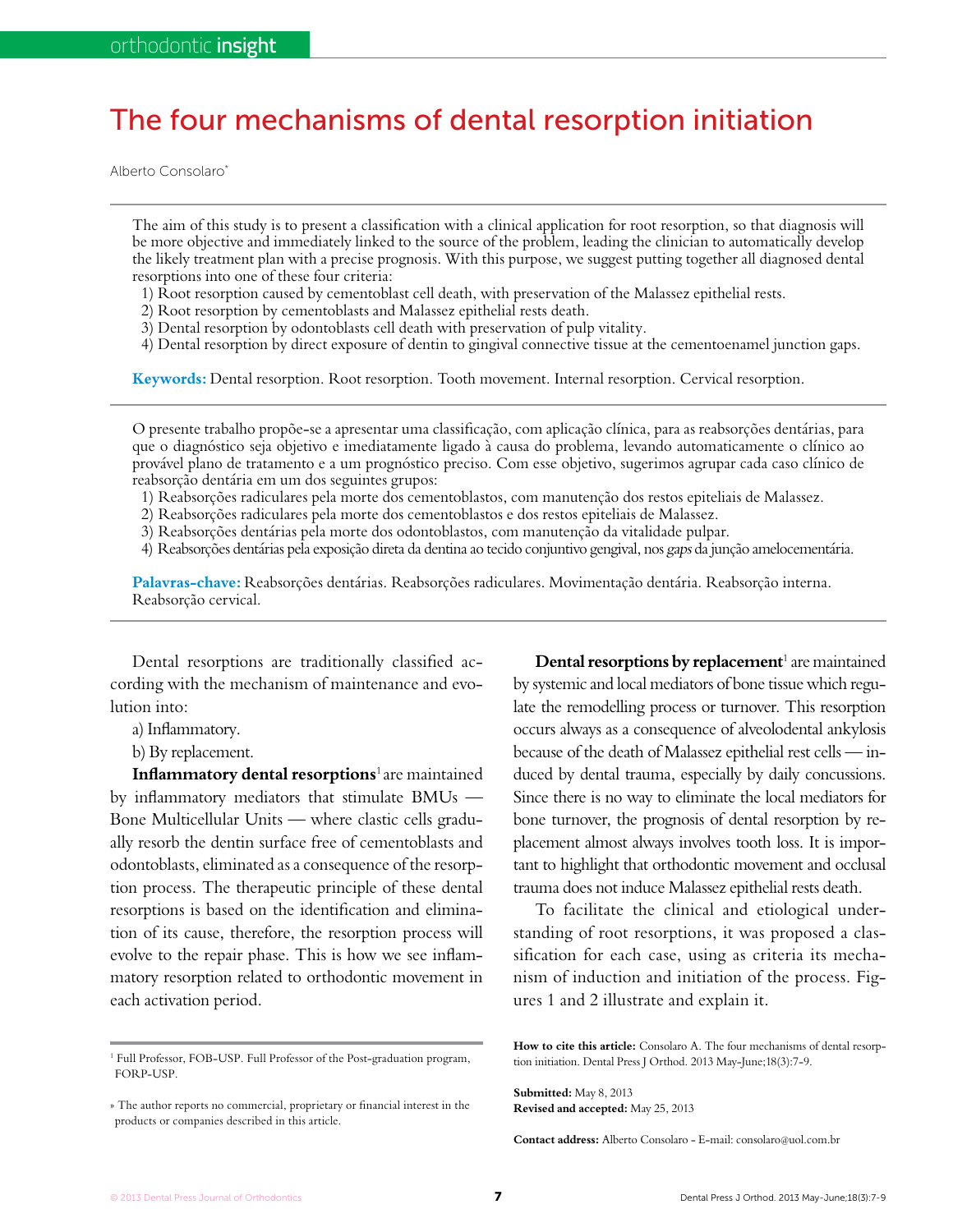

Figure 1 - The four tooth protective structures against resorption: Malassez epithelial rests, (MER), cementoblast cells, odontoblast cells and cementoenamel junction (CEJ). Resorption process is triggered by destruction or local exposure of these structures (A =H.E., 160X; B = T. Mallory, 160X; C = H.E., 40X; D = MEV, 100X).

Using this classification in each clinical case allows a direct and precise diagnosis, immediately linked with its cause, leading to an automatic reasoning of the likely treatment plan with an accurate prognosis.

Root resorptions are grouped as follows:

1. Root resorption by cementoblast cell death with maintenance of Malassez epithelial rests

- » Inflammatory root resorptions during orthodontic movement.
- » Apical Inflammatory root resorption in chronic

periapical lesions.

- » Inflammatory root resorption by mild and /or contaminated trauma.
- » Inflammatory root resorption by occlusal trauma.

 2. Root resorptions by cementoblast and Malassez epithelial rests death

- » Resorption by replacement in dental trauma.
- » Resorption by replacement in periodontal ligament atrophy of unerupted teeth – especially canines.